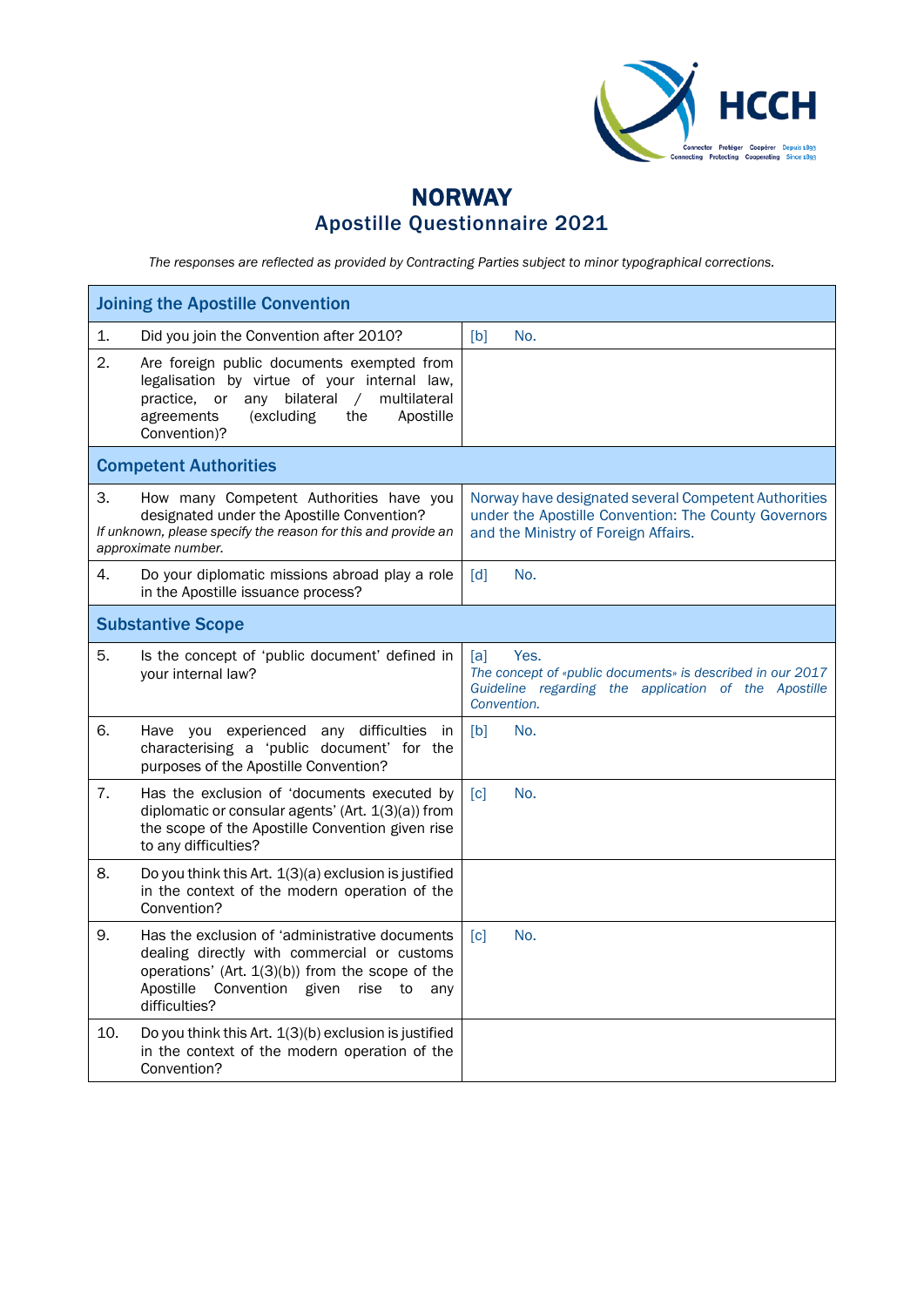| 11.<br>Do you issue (outgoing) or accept (incoming)<br>Apostilles for any of the following categories of<br>document? |                                                                                                                                                                                                                       |                                                                                                                | <b>Issue</b>                                                                                                                                           | Accept |  |  |
|-----------------------------------------------------------------------------------------------------------------------|-----------------------------------------------------------------------------------------------------------------------------------------------------------------------------------------------------------------------|----------------------------------------------------------------------------------------------------------------|--------------------------------------------------------------------------------------------------------------------------------------------------------|--------|--|--|
|                                                                                                                       |                                                                                                                                                                                                                       | Certificates of origin                                                                                         | $\mathsf{X}$                                                                                                                                           |        |  |  |
|                                                                                                                       |                                                                                                                                                                                                                       |                                                                                                                | <b>Export licences</b>                                                                                                                                 |        |  |  |
|                                                                                                                       |                                                                                                                                                                                                                       |                                                                                                                | Import licences                                                                                                                                        |        |  |  |
|                                                                                                                       |                                                                                                                                                                                                                       | Health and safety certificates<br>issued by the relevant<br>government authorities or                          | X                                                                                                                                                      |        |  |  |
|                                                                                                                       |                                                                                                                                                                                                                       |                                                                                                                | Certificates of products<br>registration                                                                                                               |        |  |  |
|                                                                                                                       |                                                                                                                                                                                                                       |                                                                                                                | Certificates of conformity                                                                                                                             |        |  |  |
|                                                                                                                       |                                                                                                                                                                                                                       | End user certificates<br>(i.e. documents certifying that the<br>buyer is the end user of acquired<br>goods)    |                                                                                                                                                        |        |  |  |
|                                                                                                                       |                                                                                                                                                                                                                       | <b>Commercial invoices</b>                                                                                     |                                                                                                                                                        |        |  |  |
|                                                                                                                       | <b>Apostille Process</b>                                                                                                                                                                                              |                                                                                                                |                                                                                                                                                        |        |  |  |
|                                                                                                                       | <b>Certification of Public Documents</b>                                                                                                                                                                              |                                                                                                                |                                                                                                                                                        |        |  |  |
| 12.                                                                                                                   | Do any of your public documents require some<br>other intermediate certification before the<br>issuance of an Apostille?                                                                                              | Yes, an intermediate certification is required for<br>[a]<br>some categories of public documents.              |                                                                                                                                                        |        |  |  |
|                                                                                                                       | For Parties that answered yes to Q12.<br>12.1. What categories of public document require                                                                                                                             | Category of public<br>document                                                                                 | Why certification is required                                                                                                                          |        |  |  |
| intermediate certification and why?                                                                                   | Certain public<br>certificates, for<br>example death<br>certificates,<br>medical<br>certificates, tax<br>assessments,<br>declarations of<br>paternity,<br>certificates from<br>the National<br>Population<br>Register | Certain public certificates need to<br>be confirmed by the Notary Public<br>before an Apostille can be issued. |                                                                                                                                                        |        |  |  |
|                                                                                                                       |                                                                                                                                                                                                                       | Graduation<br>diplomas                                                                                         | Graduation diplomas from both<br>public and private institutions need<br>to be confirmed by the Notary<br>Public before an Apostille can be<br>issued. |        |  |  |
|                                                                                                                       |                                                                                                                                                                                                                       | <b>Documents</b><br>from<br>government-<br>owned<br>companies                                                  | These documents need to be<br>confirmed by the Notary Public<br>before an Apostille can be issued.                                                     |        |  |  |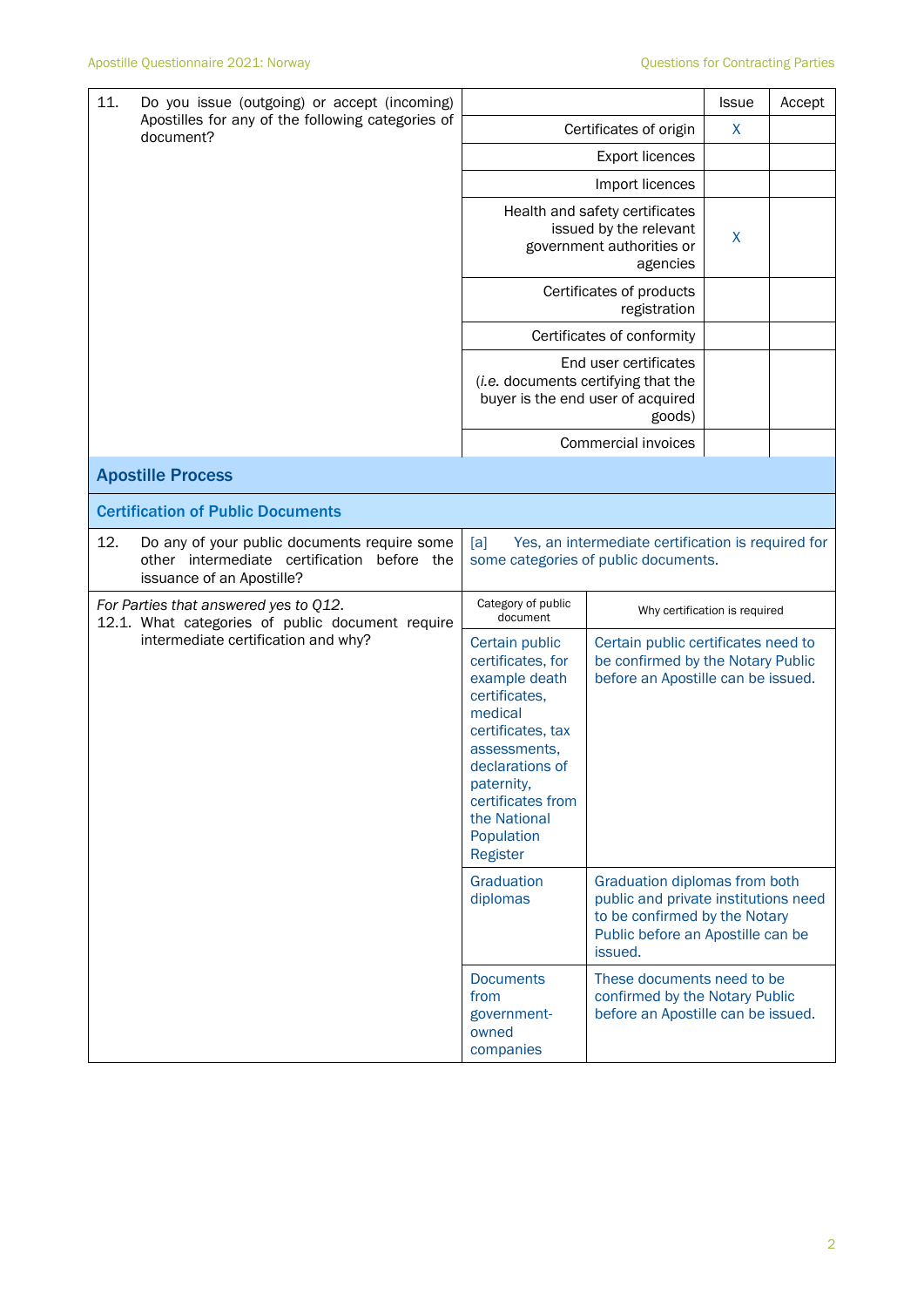| <b>Requesting an Apostille (Outgoing)</b> |                                                                                                                                                                                                                                            |                                                                                                                                                                                                                                                                                                                                                                                                                                                                                                                                                                                              |                      |  |
|-------------------------------------------|--------------------------------------------------------------------------------------------------------------------------------------------------------------------------------------------------------------------------------------------|----------------------------------------------------------------------------------------------------------------------------------------------------------------------------------------------------------------------------------------------------------------------------------------------------------------------------------------------------------------------------------------------------------------------------------------------------------------------------------------------------------------------------------------------------------------------------------------------|----------------------|--|
| 13.                                       | How can an Apostille be requested?                                                                                                                                                                                                         | [a]<br>In person.                                                                                                                                                                                                                                                                                                                                                                                                                                                                                                                                                                            | X                    |  |
|                                           |                                                                                                                                                                                                                                            | [b]<br>By post.                                                                                                                                                                                                                                                                                                                                                                                                                                                                                                                                                                              |                      |  |
|                                           |                                                                                                                                                                                                                                            | [c]<br>By email.                                                                                                                                                                                                                                                                                                                                                                                                                                                                                                                                                                             |                      |  |
|                                           |                                                                                                                                                                                                                                            | Through a website.<br>[d]                                                                                                                                                                                                                                                                                                                                                                                                                                                                                                                                                                    |                      |  |
|                                           |                                                                                                                                                                                                                                            | Other.<br>[e]                                                                                                                                                                                                                                                                                                                                                                                                                                                                                                                                                                                |                      |  |
| 14.                                       | When issuing an Apostille, do you enquire about<br>the State of destination?                                                                                                                                                               | Yes, the enquiry is made orally.<br>[b]                                                                                                                                                                                                                                                                                                                                                                                                                                                                                                                                                      |                      |  |
| 15.                                       | How long does it take for an Apostille to be<br>issued?                                                                                                                                                                                    | Other requests<br>In-person request<br>(from the time of<br>(paper Apostille)<br>receipt) (paper<br>Apostille)                                                                                                                                                                                                                                                                                                                                                                                                                                                                               | e-Apostille requests |  |
|                                           |                                                                                                                                                                                                                                            | Other<br>Other<br>This varies<br>This varies<br>amongst the<br>amongst the<br>Competent<br>Competent<br>Authorities, The<br>Authorities. The<br>majority of the<br>majority of the<br>Competent<br>Competent<br><b>Authorities issue</b><br>Authorities issue<br>in-person<br>other requests on<br>requests on the<br>the same day,<br>spot, while a few<br>while a few of the<br>of the Competent<br>Competent<br><b>Authorities issue</b><br><b>Authorities issue</b><br>in-person<br>these requests on<br>requests on the<br>the spot or on the<br>same day.<br>following working<br>day. |                      |  |
| 16.                                       | Does your Competent Authority impose a fee for<br>issuing an Apostille?                                                                                                                                                                    | [c]<br>No.                                                                                                                                                                                                                                                                                                                                                                                                                                                                                                                                                                                   |                      |  |
|                                           | <b>Issuing an Apostille (Outgoing)</b>                                                                                                                                                                                                     |                                                                                                                                                                                                                                                                                                                                                                                                                                                                                                                                                                                              |                      |  |
| 17.                                       | How is the origin of a public document verified<br>for the purpose of issuing an Apostille (i.e.<br>verification of the authenticity of the signature,<br>the capacity of the signer, and the identity of the<br>seal / stamp (Art. 5(2))? | Multiple Competent Authorities.<br>[b]<br>[iii]<br>single, centralised, database of sample<br>A<br>signatures / seals / stamps, maintained in electronic<br>form.                                                                                                                                                                                                                                                                                                                                                                                                                            |                      |  |
| 18.                                       | How does a Competent Authority address<br>situations where it is unable to verify the origin<br>of the public document?                                                                                                                    | Other.<br>[d]<br>The practice amongst the Competent Authorities varies. The<br>Competent Authorities address the situation as described in<br>alternative a) or b).                                                                                                                                                                                                                                                                                                                                                                                                                          |                      |  |
| 19.                                       | In what language(s) are the 10 standard items<br>of your Apostilles available?                                                                                                                                                             | [a]<br>In one language.<br>English.                                                                                                                                                                                                                                                                                                                                                                                                                                                                                                                                                          |                      |  |
| 20.                                       | In what language(s) are the blank fields of your<br>Apostilles filled in?                                                                                                                                                                  | [a]<br>In one language.<br>English.                                                                                                                                                                                                                                                                                                                                                                                                                                                                                                                                                          |                      |  |
| 21.                                       | How are the blank fields of your Apostilles filled<br>in?                                                                                                                                                                                  | Using computer software.<br>[b]<br>The Competent Authorities use a computer software program<br>designed to issue an Apostille to fill in the blank fields of the<br>Apostille.                                                                                                                                                                                                                                                                                                                                                                                                              |                      |  |
|                                           | <b>Apostille Registers</b>                                                                                                                                                                                                                 |                                                                                                                                                                                                                                                                                                                                                                                                                                                                                                                                                                                              |                      |  |
| 22.                                       | How is your Apostille register, required by<br>Article 7, maintained?                                                                                                                                                                      | [b]<br>Multiple Competent Authorities.<br>A separate register for each Competent<br>[iv]<br>Authority, all in electronic form, but not all publicly<br>accessible online.                                                                                                                                                                                                                                                                                                                                                                                                                    |                      |  |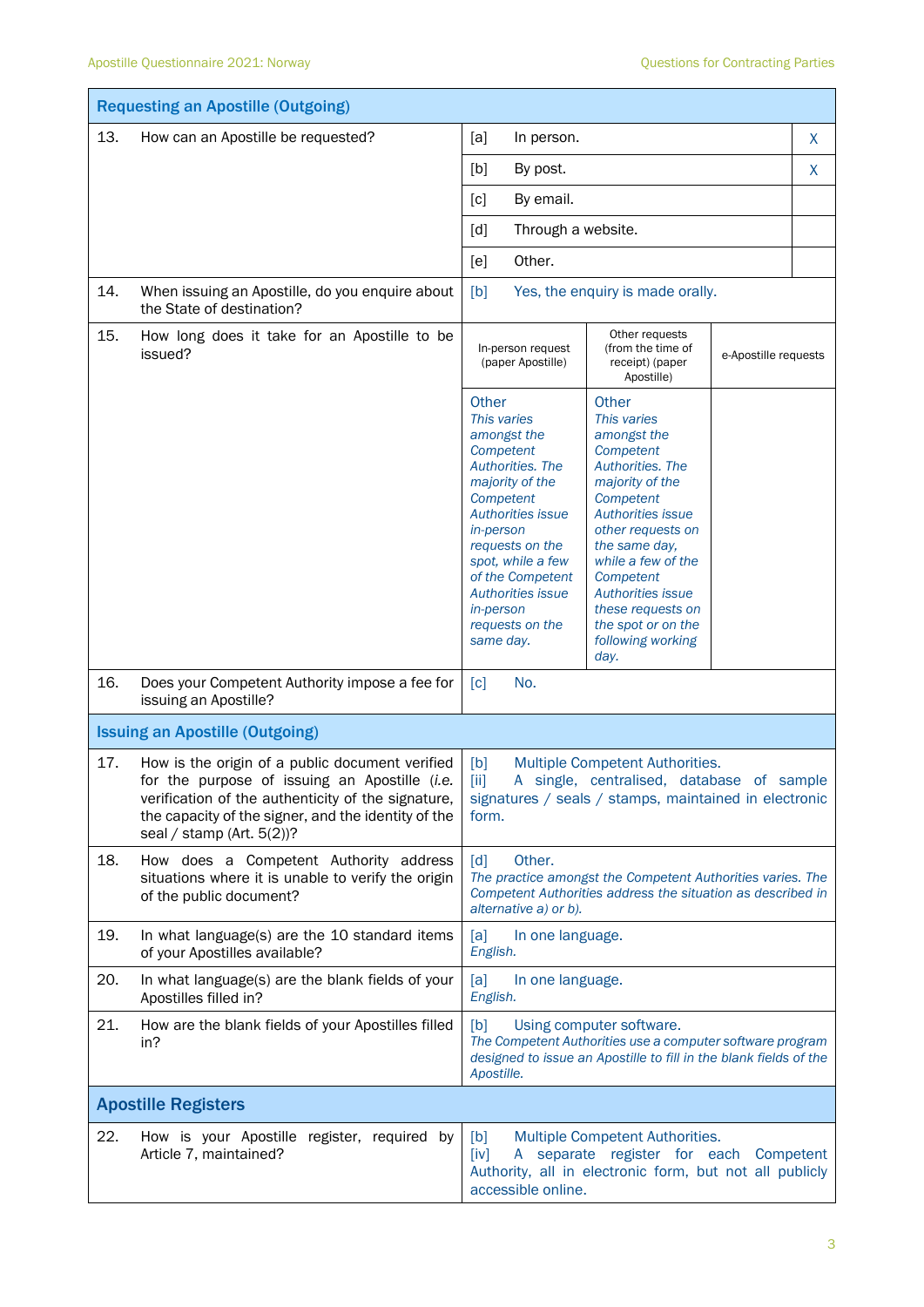| 23.                                                                                                                          | What particulars are contained in your Apostille<br>register?                                                                                                                                  | [a]               | Number and date of the Apostille<br>(required).                                                                                                                                                                                         | X |
|------------------------------------------------------------------------------------------------------------------------------|------------------------------------------------------------------------------------------------------------------------------------------------------------------------------------------------|-------------------|-----------------------------------------------------------------------------------------------------------------------------------------------------------------------------------------------------------------------------------------|---|
|                                                                                                                              |                                                                                                                                                                                                | [b]               | Name and capacity of the person signing<br>the document and $/$ or the name of<br>authority whose seal or stamp is affixed<br>(required).                                                                                               | X |
|                                                                                                                              |                                                                                                                                                                                                | [c]               | Name and / or type of underlying<br>document.                                                                                                                                                                                           |   |
|                                                                                                                              |                                                                                                                                                                                                | [d]               | Description of the contents of underlying<br>document.                                                                                                                                                                                  |   |
|                                                                                                                              |                                                                                                                                                                                                | [e]               | Name of the applicant.                                                                                                                                                                                                                  |   |
|                                                                                                                              |                                                                                                                                                                                                | $[f]$             | State of destination.                                                                                                                                                                                                                   |   |
|                                                                                                                              |                                                                                                                                                                                                | [g]               | Copy of the Apostille.                                                                                                                                                                                                                  |   |
|                                                                                                                              |                                                                                                                                                                                                | [h]               | Copy of the underlying document.                                                                                                                                                                                                        |   |
|                                                                                                                              |                                                                                                                                                                                                | [i]               | Other.<br>It is mandatory to include information as described in<br>alternative a) and b). The majority of the Competent<br>Authorities also include information as described in<br>alternative $c$ ) - f) in their Apostille register. | X |
| 24.                                                                                                                          | Is there a limit to how long records can be<br>retained on the Apostille register?                                                                                                             |                   |                                                                                                                                                                                                                                         |   |
| 25.                                                                                                                          | If your register is not publicly accessible, how<br>frequently do your Competent Authorities<br>receive requests to verify an Apostille they have<br>issued in the register?                   | $\lceil d \rceil$ | Between 10 and 20 times per year.                                                                                                                                                                                                       |   |
|                                                                                                                              | <b>Technology &amp; the e-APP</b>                                                                                                                                                              |                   |                                                                                                                                                                                                                                         |   |
| 26.                                                                                                                          | Under your internal law, do you recognise<br>electronic / digital signatures as functionally<br>equivalent to handwritten signatures (i.e. can a<br>public document be signed electronically)? |                   |                                                                                                                                                                                                                                         |   |
| 27.                                                                                                                          | Under your internal law, are public documents<br>executed, or able to be executed, in electronic<br>form (whether or not they are to be used abroad                                            |                   |                                                                                                                                                                                                                                         |   |
|                                                                                                                              | under the Convention)?                                                                                                                                                                         |                   |                                                                                                                                                                                                                                         |   |
| executed, or able to be executed, in electronic<br>form (whether or not they are to be used abroad<br>under the Convention)? | For Parties that answered yes to Q27.                                                                                                                                                          | [a]               | All public documents.                                                                                                                                                                                                                   |   |
|                                                                                                                              | 27.1. What categories of public documents are                                                                                                                                                  | [b]               | Civil status documents (e.g. birth, death<br>and<br>marriage<br>certificates)<br>and<br>certificates of non-impediment.                                                                                                                 |   |
|                                                                                                                              |                                                                                                                                                                                                | [c]               | Other<br>administrative<br>documents<br>(including decisions from administrative<br>tribunals or decision-making bodies).                                                                                                               |   |
|                                                                                                                              |                                                                                                                                                                                                | $[d]$             | Extracts from commercial registers and<br>other registers.                                                                                                                                                                              |   |
|                                                                                                                              |                                                                                                                                                                                                | [e]               | Notarial authentications of signatures.                                                                                                                                                                                                 |   |
|                                                                                                                              |                                                                                                                                                                                                | $[f]$             | Other notarial acts.                                                                                                                                                                                                                    |   |
|                                                                                                                              |                                                                                                                                                                                                | [g]               | education<br>Diplomas<br>other<br>and<br>documents.                                                                                                                                                                                     |   |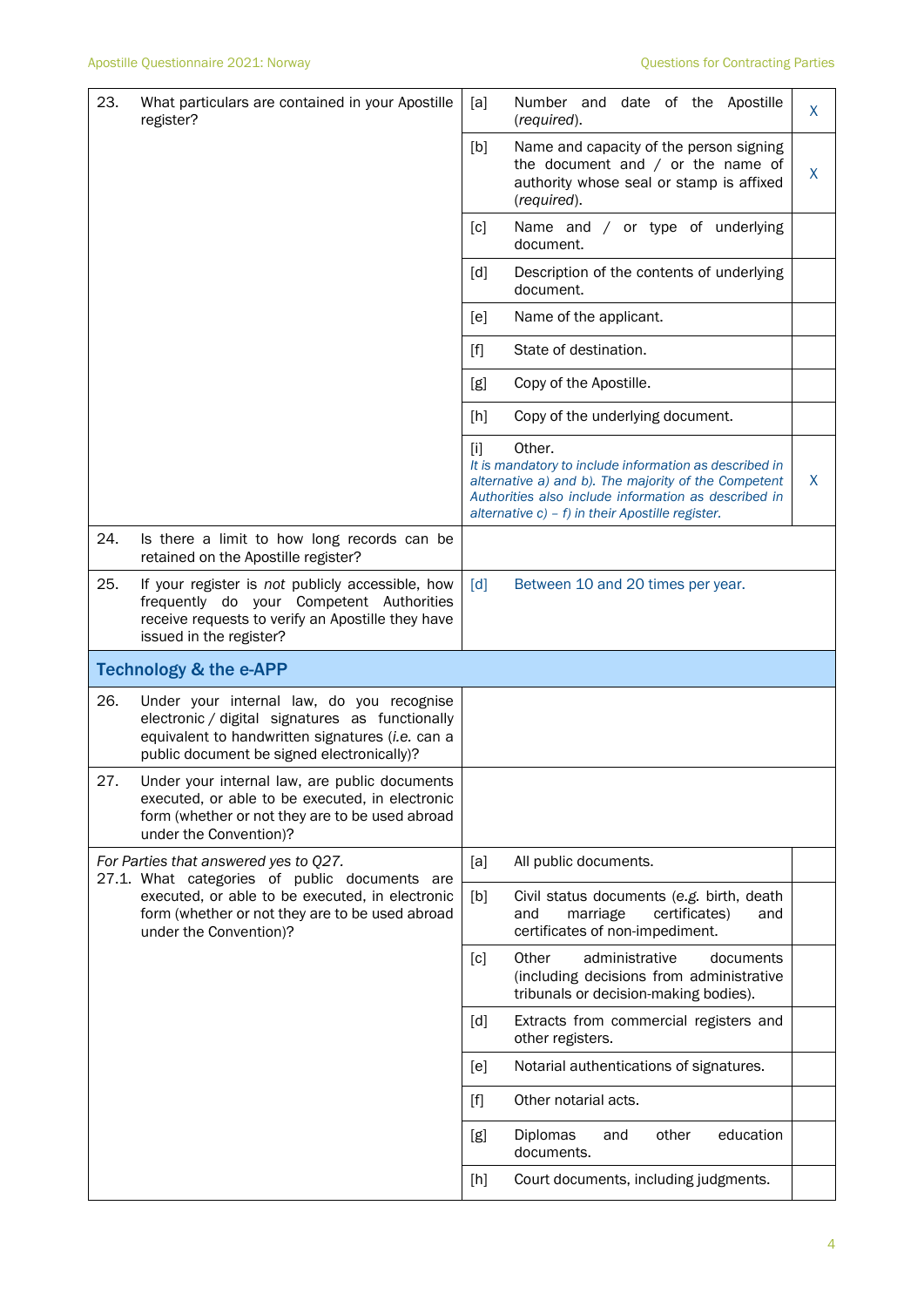|                                                                                                                                                                                                                             | Patents or other documents pertaining to<br>$[1]$<br>intellectual property rights.                  |
|-----------------------------------------------------------------------------------------------------------------------------------------------------------------------------------------------------------------------------|-----------------------------------------------------------------------------------------------------|
|                                                                                                                                                                                                                             | Documents relating to adoptions.<br>[j]                                                             |
|                                                                                                                                                                                                                             | [k]<br>Translations.                                                                                |
|                                                                                                                                                                                                                             | Medical or health certificates.<br>$[]$                                                             |
|                                                                                                                                                                                                                             | Criminal records.<br>[m]                                                                            |
|                                                                                                                                                                                                                             | [n]<br>Import or export licences.                                                                   |
|                                                                                                                                                                                                                             | Certificates of origin.<br>[0]                                                                      |
|                                                                                                                                                                                                                             | Certificates of conformity.<br>[p]                                                                  |
|                                                                                                                                                                                                                             | Other.<br>[q]                                                                                       |
| For Parties that answered yes to Q27.<br>27.2. Approximately what percentage of your public<br>documents are originally executed in electronic<br>form (whether or not they are to be used abroad<br>under the Convention)? |                                                                                                     |
| 28.<br>Do you issue e-Apostilles?                                                                                                                                                                                           |                                                                                                     |
| For Parties that answered no to Q28.<br>28.1. What challenges are you facing that may prevent                                                                                                                               | Internal law limitations.<br>[a]                                                                    |
| you from implementing the e-Apostille?                                                                                                                                                                                      | Judicial or administrative structure.<br>[b]                                                        |
|                                                                                                                                                                                                                             | $\lceil c \rceil$<br>Implementation challenges (e.g. lack of<br>resources, lack of infrastructure). |
|                                                                                                                                                                                                                             | $\lceil d \rceil$<br>Cost.                                                                          |
|                                                                                                                                                                                                                             | System interoperability / compatibility.<br>[e]                                                     |
|                                                                                                                                                                                                                             | $[f]$<br>Security concerns.                                                                         |
|                                                                                                                                                                                                                             | Other.<br>[g]                                                                                       |
| For Parties that answered no to Q28.<br>28.2. How do you issue an Apostille for a public<br>document executed in electronic form?                                                                                           |                                                                                                     |
| For Parties that answered yes to Q28.<br>28.3. Under your internal law, which of the following<br>do you consider public documents for the<br>purpose of issuing e-Apostilles?                                              |                                                                                                     |
| For Parties that answered yes to Q28.<br>28.4. How is an e-Apostille signed (i.e. what technology<br>used to apply an electronic / digital<br>İS.<br>signature)?                                                            |                                                                                                     |
| For Parties that answered yes to Q28.<br>28.5. How is an e-Apostille affixed to / associated with<br>the underlying public document to ensure it is<br>not tampered with?                                                   |                                                                                                     |
| For Parties that answered yes to Q28.<br>28.6. Once issued, how is the e-Apostille transmitted<br>to the applicant?                                                                                                         |                                                                                                     |
| 29.<br>Are your authorities<br>equipped to accept<br>incoming e-Apostilles?                                                                                                                                                 |                                                                                                     |
| 30.<br>Do you maintain an e-Register?                                                                                                                                                                                       |                                                                                                     |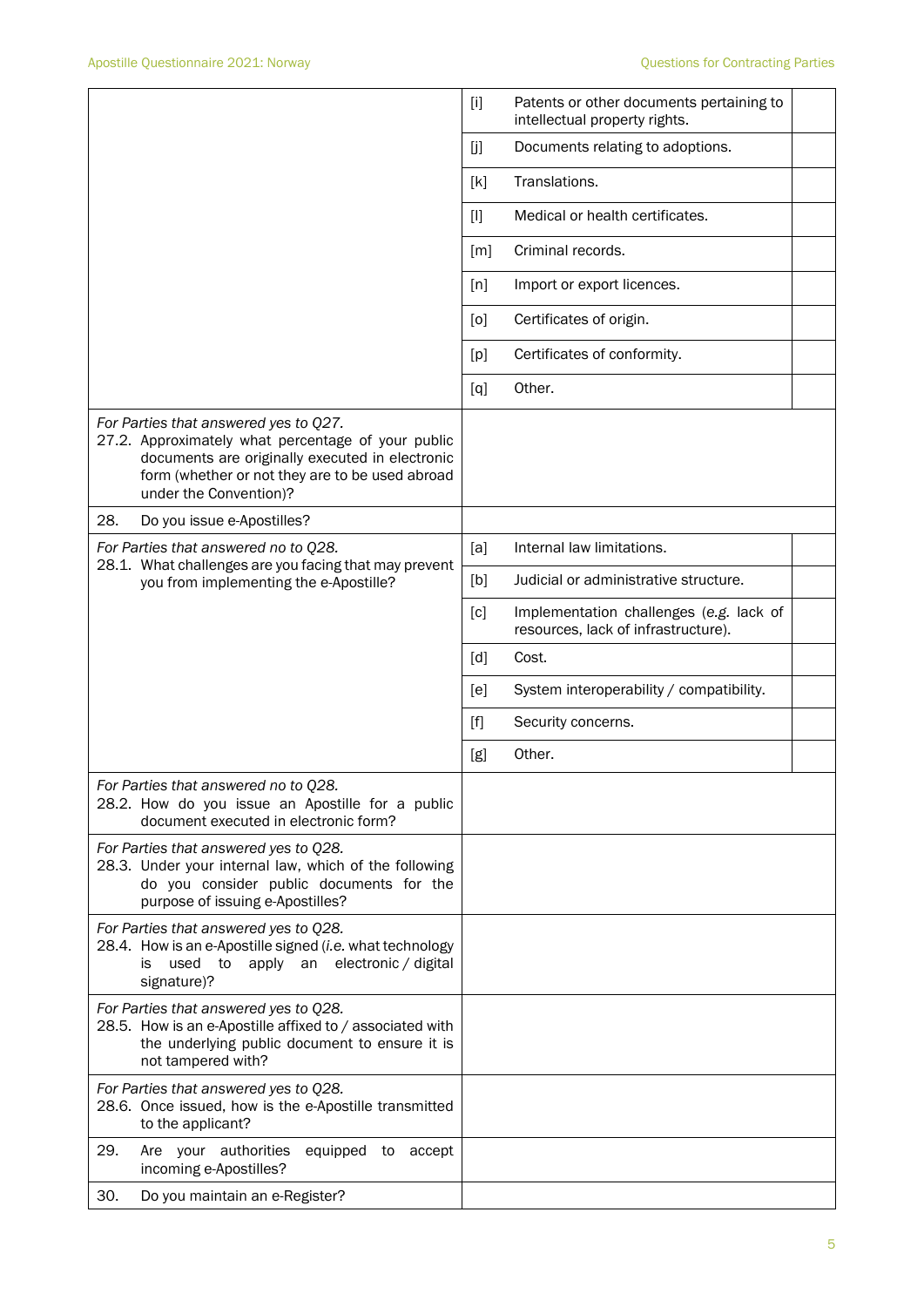| For Parties that answered no to Q30.<br>30.1. What challenges are you facing that may prevent<br>you from implementing the e-Register?                            | Internal law limitations.<br>[a]                                                                           |
|-------------------------------------------------------------------------------------------------------------------------------------------------------------------|------------------------------------------------------------------------------------------------------------|
|                                                                                                                                                                   | Judicial or administrative structure.<br>[b]                                                               |
|                                                                                                                                                                   | Implementation challenges (e.g. lack of<br>[c]<br>resources, lack of infrastructure).                      |
|                                                                                                                                                                   | $\lceil d \rceil$<br>Cost.                                                                                 |
|                                                                                                                                                                   | System interoperability / compatibility.<br>[e]                                                            |
|                                                                                                                                                                   | $[f]$<br>Security concerns.                                                                                |
|                                                                                                                                                                   | Other.<br>[g]                                                                                              |
| For Parties that answered yes to Q30.<br>30.2. What technology is used to maintain your<br>e-Register?                                                            |                                                                                                            |
| 31.<br>Have you been in contact with other Competent<br>Authorities that operate an e-APP component<br>and exchanged information and / or relevant<br>experience? |                                                                                                            |
| <b>Issues with Apostilles</b>                                                                                                                                     |                                                                                                            |
| 32.<br>Has an Apostille <i>issued</i> by your Competent<br>Authority ever been refused by the authorities of<br>another Contracting Party on the following        | [a]<br>Form requirements (e.g. square-shaped,<br>sides of at least nine centimetres, border,<br>ink, etc). |
| grounds:                                                                                                                                                          | The manner in which the Apostille was<br>[b]<br>affixed / attached<br>the underlying<br>to<br>document.    |
|                                                                                                                                                                   | [c]<br>The Apostille was not signed.                                                                       |
|                                                                                                                                                                   | of<br>the<br>standard<br>[d]<br>One<br>or<br>more<br>informational items were not filled in.               |
|                                                                                                                                                                   | The Apostille was in electronic form (an<br>[ <sub>e</sub> ]<br>e-Apostille).                              |
|                                                                                                                                                                   | The underlying public document was in<br>$[f]$<br>electronic form.                                         |
|                                                                                                                                                                   | The underlying public document had<br>[g]<br>expired / was not issued within a certain<br>timeframe.       |
|                                                                                                                                                                   | The underlying document was not a<br>[h]<br>public document under the law of the<br>destination.           |
|                                                                                                                                                                   | Other.<br>$[1]$<br>X<br>To our knowledge there has been a few such refusals.                               |
|                                                                                                                                                                   | [j]<br>Unknown.                                                                                            |
|                                                                                                                                                                   | [k]<br>No / Not applicable.                                                                                |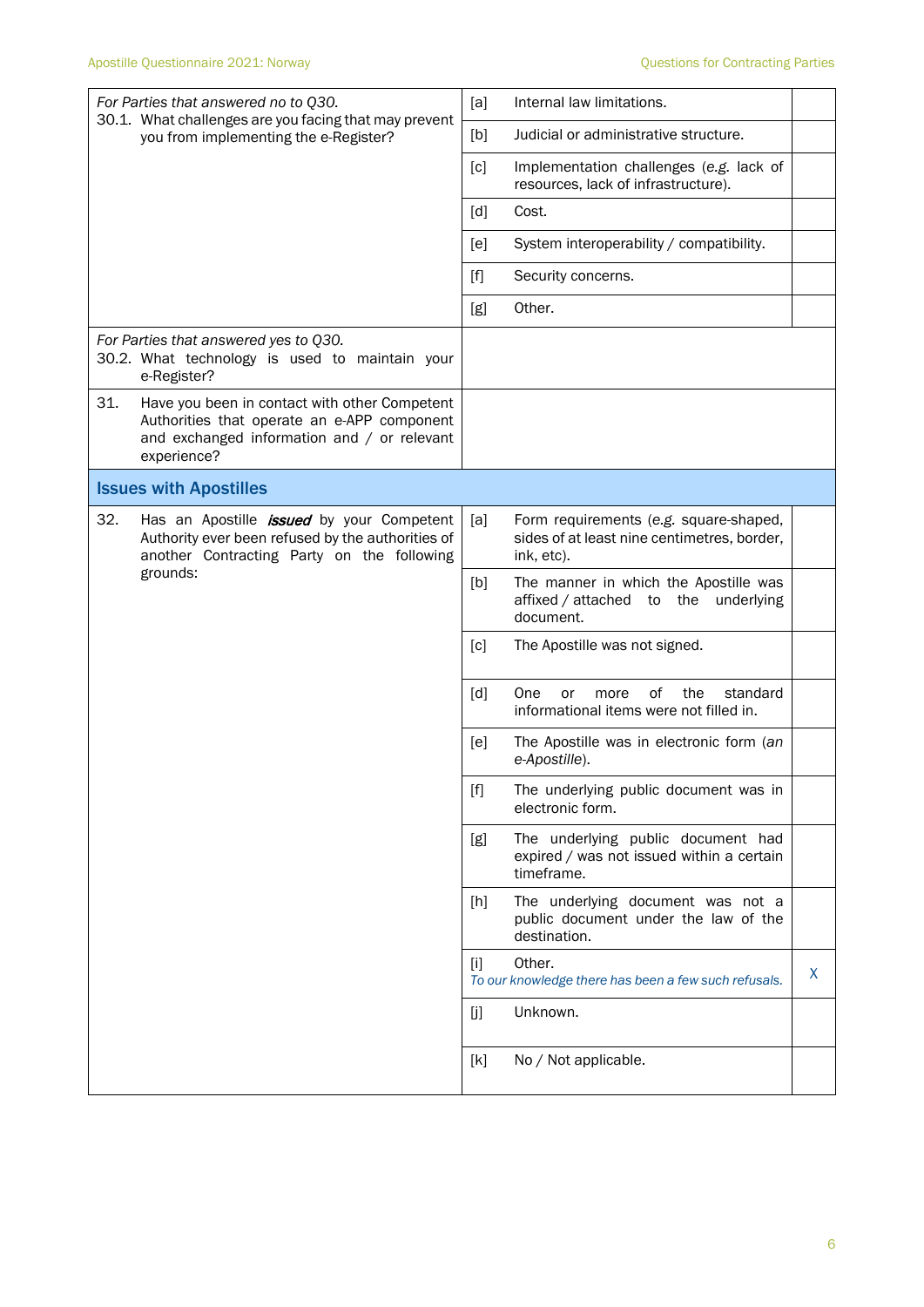| For Parties that answered other than "No" to Q32.<br>32.1. If an Apostille was rejected, what action did you                                                    | [a]<br>The Apostille was reissued.                                                                                | X  |
|-----------------------------------------------------------------------------------------------------------------------------------------------------------------|-------------------------------------------------------------------------------------------------------------------|----|
| take?                                                                                                                                                           | Contacted the receiving authority.<br>[b]                                                                         | X  |
|                                                                                                                                                                 | Contacted the Competent Authority of the<br>[c]<br>place of destination.                                          |    |
|                                                                                                                                                                 | Contacted nearest diplomatic mission of<br>[d]<br>the place of destination.                                       |    |
|                                                                                                                                                                 | Contacted<br>diplomatic<br>mission<br>[e]<br>own<br>accredited to the place of destination.                       |    |
|                                                                                                                                                                 | Contacted the Permanent Bureau.<br>$[f]$                                                                          |    |
|                                                                                                                                                                 | No action taken.<br>[g]                                                                                           |    |
|                                                                                                                                                                 | [h]<br>Other.<br>The Competent Authority contacted the applicant and<br>explained why the Apostille was rejected. | X  |
|                                                                                                                                                                 | $[1]$<br>Unknown.                                                                                                 |    |
| 33.<br>Has your Competent Authority ever been<br>requested by external Competent Authorities to<br>certify or confirm your procedure for issuing<br>Apostilles? | [b]<br>No.                                                                                                        |    |
| 34.<br>Has an Apostille <i>received</i> by your authorities<br>ever been refused on the following grounds:                                                      | [a]<br>The issuing State was not a Contracting<br>Party to the Apostille Convention.                              |    |
|                                                                                                                                                                 | Form requirements (e.g. square-shaped,<br>[b]<br>sides of at least nine centimetres, border,<br>ink, etc).        |    |
|                                                                                                                                                                 | The manner in which the Apostille was<br>[c]<br>affixed / attached to the underlying<br>document.                 |    |
|                                                                                                                                                                 | $\lceil d \rceil$<br>The Apostille was not signed.                                                                |    |
|                                                                                                                                                                 | [e]<br>One or more of the standard<br>informational items were not filled in.                                     |    |
|                                                                                                                                                                 | $[f]$<br>The Apostille was in electronic form (an<br>e-Apostille).                                                |    |
|                                                                                                                                                                 | The underlying public document was in<br>[g]<br>electronic form.                                                  |    |
|                                                                                                                                                                 | The underlying public document had<br>[h]<br>expired / was not issued within a certain<br>timeframe.              |    |
|                                                                                                                                                                 | The underlying document was not a<br>$[1]$<br>public document under the law of the<br>destination.                |    |
|                                                                                                                                                                 | Other.<br>[j]                                                                                                     |    |
|                                                                                                                                                                 | Unknown.<br>[k]                                                                                                   | X. |
|                                                                                                                                                                 | No / Not applicable.<br>$[1]$                                                                                     |    |